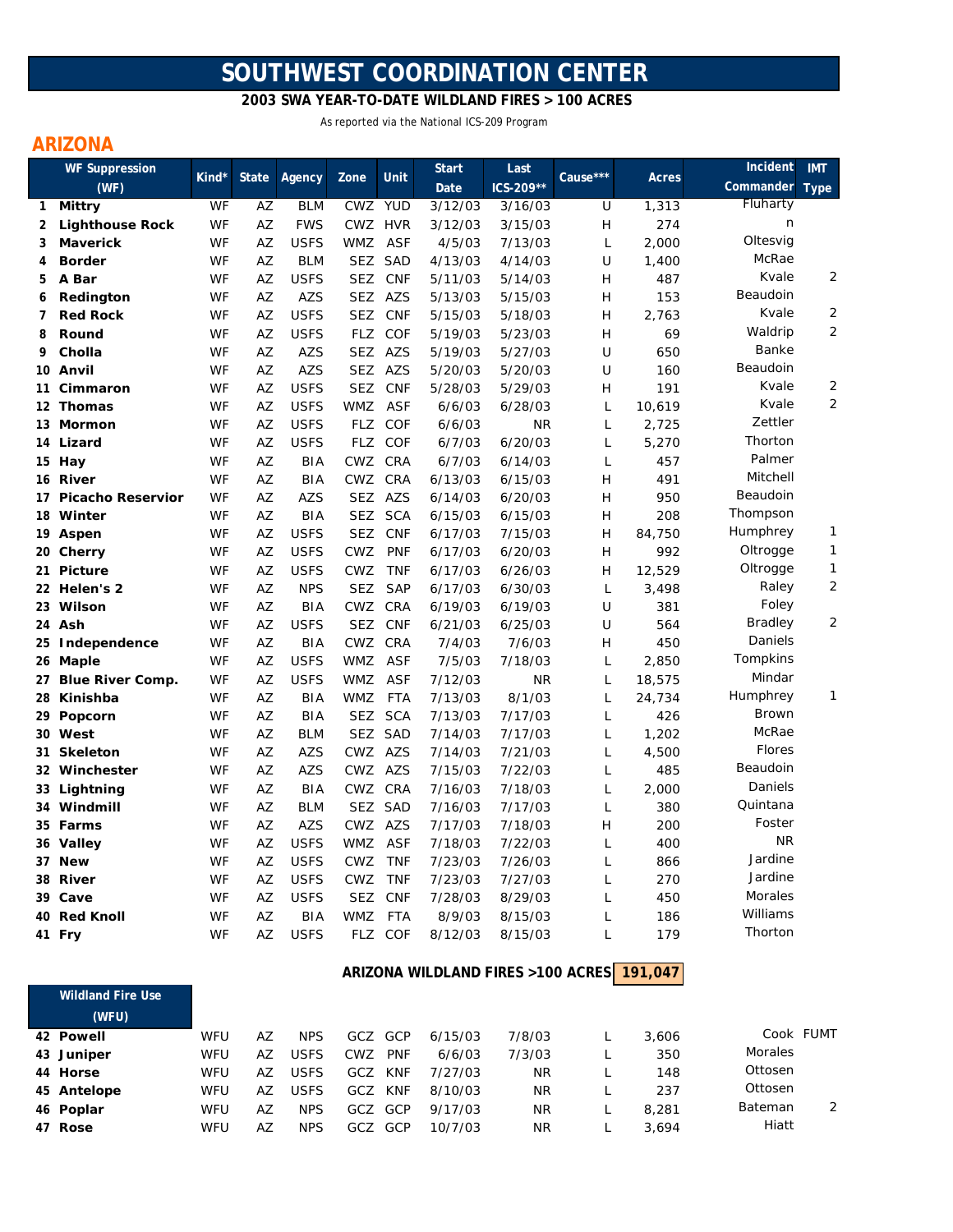**0**

#### **207,363 TOTAL ARIZONA WILDLAND FIRE ACTIVITY >100 ACRES**

### **NEW MEXICO**

|    | <b>Wildland Fire</b> |       |              |             |            |                  | <b>Start</b> | Last      | Cause*** |        | Incident        | <b>IMT</b>     |
|----|----------------------|-------|--------------|-------------|------------|------------------|--------------|-----------|----------|--------|-----------------|----------------|
|    | Suppression          | Kind* | <b>State</b> | Agency      | Zone       | <b>Unit</b>      | Date         | ICS-209** |          | Acres  | Commander       | <b>Type</b>    |
| 1  | <b>San Francisco</b> | WF    | <b>NM</b>    | <b>NMS</b>  | GLZ        | N <sub>3</sub> S | 4/5/03       | 4/7/03    | H        | 2,080  | Kearney         |                |
| 2  | Porter               | WF    | <b>NM</b>    | <b>NMS</b>  | <b>SNZ</b> | N <sub>4</sub> S | 4/15/03      | 4/15/03   | L        | 1,000  | Adams           |                |
| 3  | Walker               | WF    | <b>NM</b>    | <b>USFS</b> | <b>LNZ</b> | LNF              | 5/9/03       | 5/13/03   | H        | 3,434  | Raley           | 2              |
|    | Graduation           | WF    | <b>NM</b>    | <b>NMS</b>  | <b>SNZ</b> | N <sub>4</sub> S | 5/24/03      | 5/26/03   | L        | 325    | Feliz           |                |
| 5. | Apache               | WF    | <b>NM</b>    | <b>USFS</b> | <b>SNZ</b> | <b>SNF</b>       | 6/1/03       | 6/7/03    | L        | 229    | Archuleta       |                |
| 6  | <b>Blanco</b>        | WF    | <b>NM</b>    | <b>BLM</b>  | ABZ        | ABD              | 6/4/03       | 6/7/03    | H        | 400    | Luevano         |                |
|    | Morgan               | WF    | <b>NM</b>    | <b>USFS</b> | GNZ        | <b>GNF</b>       | 6/6/03       | 7/24/03   | L        | 4.986  | Fahl            |                |
| 8  | Seco                 | WF    | <b>NM</b>    | <b>USFS</b> | <b>GLZ</b> | <b>GNF</b>       | 6/20/03      | 6/30/03   | L        | 5,300  | Bradley         | $\overline{a}$ |
| 9  | Jenny                | WF    | <b>NM</b>    | <b>USFS</b> | GLZ        | <b>GNF</b>       | 6/20/03      | 7/3/03    |          | 6,520  | <b>Mullinex</b> | 2              |
|    | 10 Monument          | WF    | <b>NM</b>    | <b>NMS</b>  | <b>SNZ</b> | N <sub>4</sub> S | 6/21/03      | 6/28/03   | L        | 795    | Griego          |                |
|    | 11 Virgin            | WF    | <b>NM</b>    | <b>USFS</b> | <b>SNZ</b> | <b>SNF</b>       | 6/22/03      | 6/29/03   | H        | 407    | Philbin         | 2              |
|    | 12 Barro             | WF    | <b>NM</b>    | <b>USFS</b> | SNZ        | <b>SNF</b>       | 6/22/03      | 6/25/03   | L        | 75     | Campbell        |                |
|    | 13 Molina Complex    | WF    | <b>NM</b>    | <b>USFS</b> | SNZ        | <b>SNF</b>       | 6/23/03      | 7/26/03   | L        | 7,240  | Lucero          |                |
|    | 14 Montano           | WF    | <b>NM</b>    | <b>NMS</b>  | ABZ        | N <sub>6</sub> S | 6/24/03      | 6/29/03   | H        | 338    | Sexton          | 1              |
|    | 15 Encebado          | WF    | <b>NM</b>    | <b>BIA</b>  | <b>TAZ</b> | <b>TAA</b>       | 7/4/03       | 7/16/03   |          | 5,382  | Raley           | 2              |
|    | 16 Goat              | WF    | <b>NM</b>    | <b>USFS</b> | GLZ        | <b>GNF</b>       | 7/5/03       | 7/20/03   | L        | 1,800  | Ortiz           |                |
|    | 17 Turnbo            | WF    | <b>NM</b>    | <b>USFS</b> | <b>GLZ</b> | <b>GNF</b>       | 7/10/03      | 7/26/03   | U        | 18,505 |                 | Rath FUMT      |
|    | 18 Granite           | WF    | <b>NM</b>    | <b>USFS</b> | GLZ        | <b>GNF</b>       | 7/11/03      | <b>NR</b> | L        | 3,500  | Plante          |                |
|    | 19 Divide            | WF    | <b>NM</b>    | <b>USFS</b> | GLZ        | <b>GNF</b>       | 7/12/03      | 7/25/03   |          | 3,570  | Rebbe           |                |
|    | 20 Luera             | WF    | <b>NM</b>    | <b>NMS</b>  | <b>GLZ</b> | N <sub>3</sub> S | 7/13/03      | 7/18/03   | L        | 150    | Kearney         |                |
|    | 21 Government        | WF    | <b>NM</b>    | <b>USFS</b> | ABZ        | CIF              | 7/15/03      | 7/19/03   | L        | 122    | Hernandez       |                |
|    | 22 Cochiti           | WF    | <b>NM</b>    | <b>USFS</b> | <b>SNZ</b> | <b>SNF</b>       | 7/22/03      | 7/24/03   | L        | 211    | Archuleta       |                |
|    | 23 Ski Run           | WF    | <b>NM</b>    | <b>USFS</b> | LNZ        | LNF              | 10/27/03     | 11/2/03   | H        | 271    | Oltrogge        | 1              |

#### **66,640 NEW MEXICO WILDLAND FIRES >100 ACRES**

| <b>Wildland Fire Use</b> |     |    |             |     |            |         |          |        |             |   |
|--------------------------|-----|----|-------------|-----|------------|---------|----------|--------|-------------|---|
| (WFU)                    |     |    |             |     |            |         |          |        |             |   |
| 24 Boiler                | WFU | ΝM | <b>USFS</b> | GLZ | GNF        | 4/17/03 | 7/24/03  | 58,413 | Richards    |   |
| 25 Dry Lakes             | WFU | ΝM | <b>USFS</b> | GLZ | <b>GNF</b> | 5/30/03 | 10/30/03 | 94,580 | Duncan FUMT |   |
| 26 Ten Cow               | WFU | ΝM | <b>USFS</b> | GLZ | GNF        | 6/8/03  | 7/24/03  | 13,523 | Fahl        |   |
| 27 Spruce Complex        | WFU | ΝM | <b>USFS</b> | GLZ | GNF        | 7/11/03 | ΝR       | 9.445  | Bateman     | 2 |
| 28 Brothers              | WFU | ΝM | <b>USFS</b> | GLZ | GNF        | 8/2/03  | ΝR       | 550    | Gallardo    |   |

**176,511 NEW MEXICO WILDLAND FIRE USE >100 ACRES**

**243,151 TOTAL NEW MEXICO WILDLAND FIRE ACTIVITY >100 ACRES**

## **WEST TEXAS / OKLAHOMA** (Federal Units Only)

| <b>Wildland Fire</b> |  | Kind* State Agency | Zone | <b>Unit</b> | Start | Last         |          |       | Incident  | <b>IMT</b> |
|----------------------|--|--------------------|------|-------------|-------|--------------|----------|-------|-----------|------------|
| Suppression          |  |                    |      |             | Date  | $ICS-209$ ** | Cause*** | Acres | Commander | Гуре       |